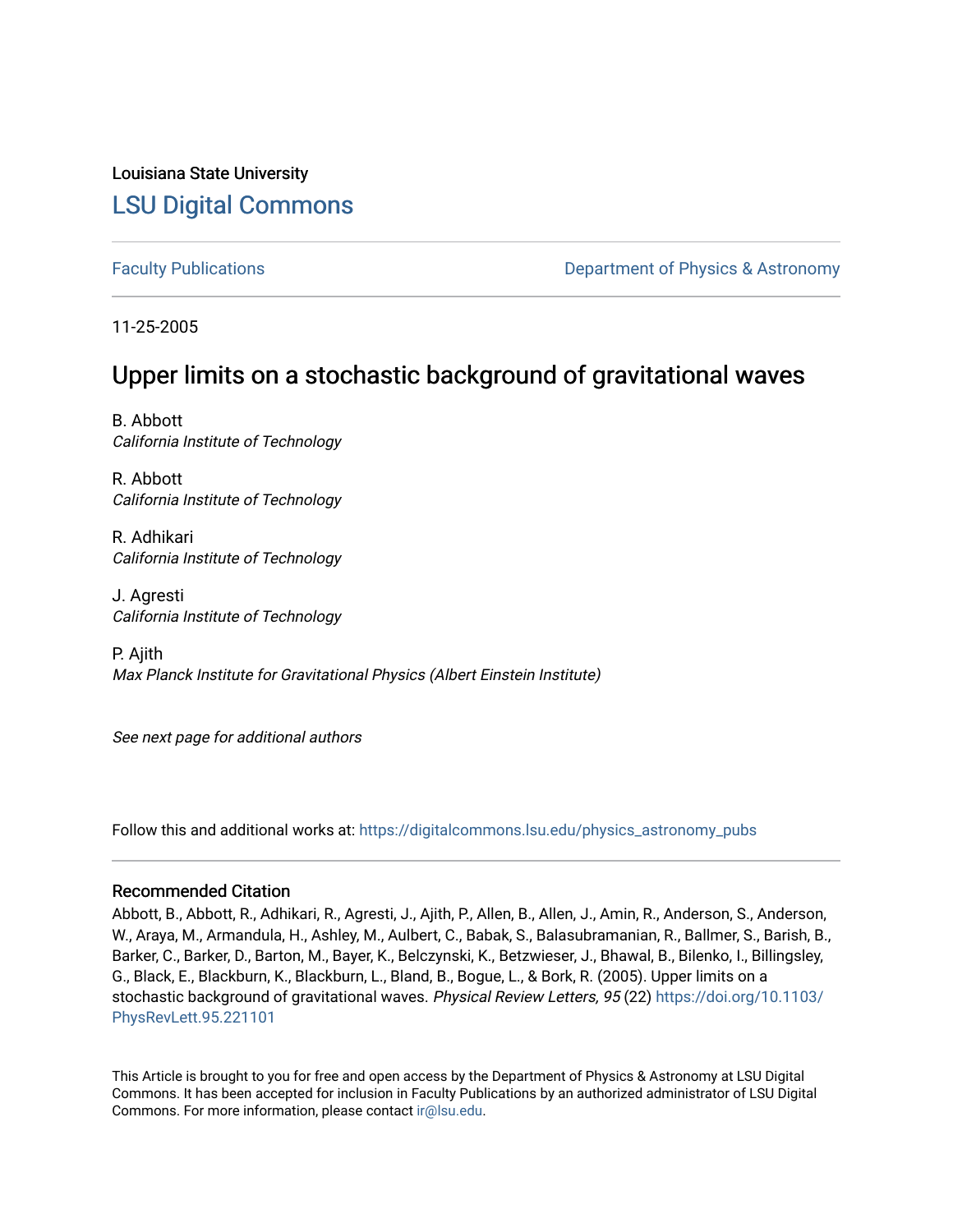### Authors

B. Abbott, R. Abbott, R. Adhikari, J. Agresti, P. Ajith, B. Allen, J. Allen, R. Amin, S. B. Anderson, W. G. Anderson, M. Araya, H. Armandula, M. Ashley, C. Aulbert, S. Babak, R. Balasubramanian, S. Ballmer, B. C. Barish, C. Barker, D. Barker, M. A. Barton, K. Bayer, K. Belczynski, J. Betzwieser, B. Bhawal, I. A. Bilenko, G. Billingsley, E. Black, K. Blackburn, L. Blackburn, B. Bland, L. Bogue, and R. Bork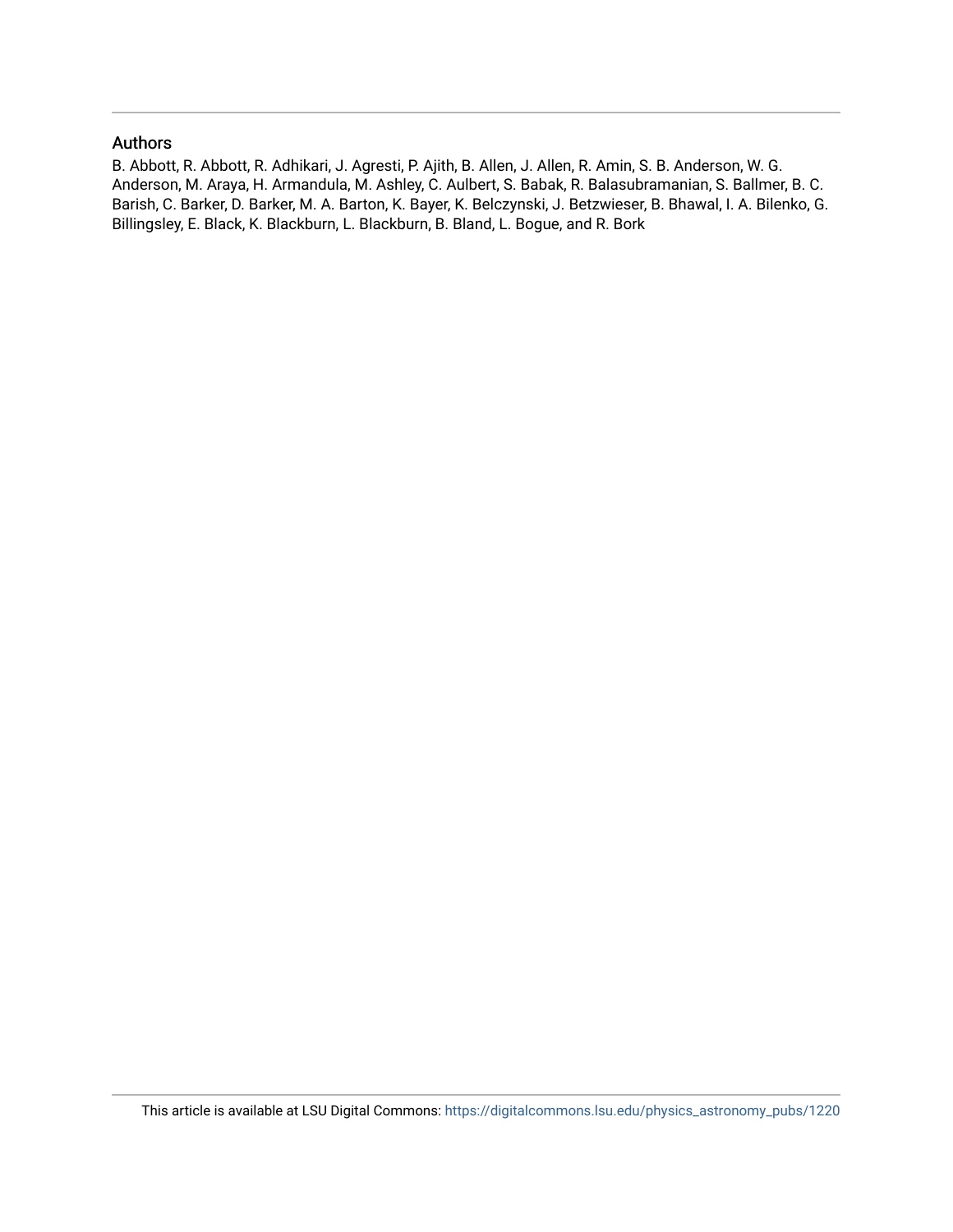## **PUBLISHED VERSION**

Abbott, B.;...; Ottaway, David John; ... et al.; LIGO Scientific Collaboration [Upper limits on a stochastic background of gravitational waves](http://hdl.handle.net/2440/48818) Physical Review Letters, 2005; 95(22):221101

©2005 American Physical Society

<http://link.aps.org/doi/10.1103/PhysRevLett.95.221101>

# **PERMISSIONS**

<http://publish.aps.org/authors/transfer-of-copyright-agreement>

"The author(s), and in the case of a Work Made For Hire, as defined in the U.S. Copyright Act, 17 U.S.C.

§101, the employer named [below], shall have the following rights (the "Author Rights"):

[...]

3. The right to use all or part of the Article, including the APS-prepared version without revision or modification, on the author(s)' web home page or employer's website and to make copies of all or part of the Article, including the APS-prepared version without revision or modification, for the author(s)' and/or the employer's use for educational or research purposes."

8<sup>th</sup> May 2013

<http://hdl.handle.net/2440/48818>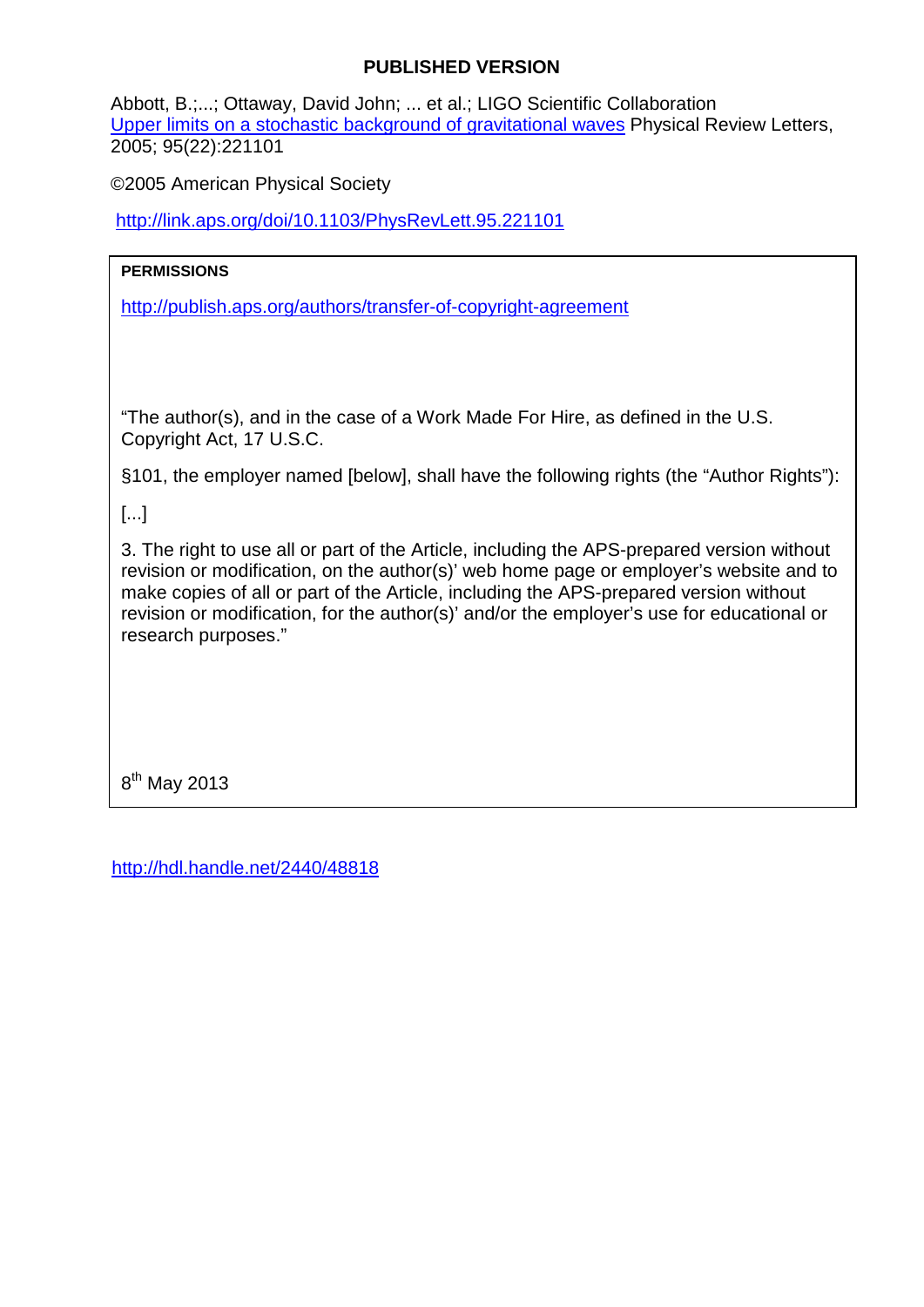#### **Upper Limits on a Stochastic Background of Gravitational Waves**

B. Abbott,<sup>12</sup> R. Abbott,<sup>12</sup> R. Adhikari,<sup>12</sup> J. Agresti,<sup>12</sup> P. Ajith,<sup>2</sup> B. Allen,<sup>37</sup> J. Allen,<sup>13</sup> R. Amin,<sup>16</sup> S. B. Anderson,<sup>12</sup> W. G. Anderson, <sup>37</sup> M. Araya, <sup>12</sup> H. Armandula, <sup>12</sup> M. Ashley, <sup>26</sup> C. Aulbert, <sup>1</sup> S. Babak, <sup>1</sup> R. Balasubramanian, <sup>7</sup> S. Ballmer, <sup>13</sup> B. C. Barish,<sup>12</sup> C. Barker,<sup>14</sup> D. Barker,<sup>14</sup> M. A. Barton,<sup>12</sup> K. Bayer,<sup>13</sup> K. Belczynski,<sup>22,\*</sup> J. Betzwieser,<sup>13</sup> B. Bhawal,<sup>12</sup> I. A. Bilenko,<sup>19</sup> G. Billingsley,<sup>12</sup> E. Black,<sup>12</sup> K. Blackburn,<sup>12</sup> L. Blackburn,<sup>13</sup> B. Bland,<sup>14</sup> L. Bogue,<sup>15</sup> R. Bork,<sup>12</sup> S. Bose,<sup>39</sup> P. R. Brady,<sup>37</sup> V. B. Braginsky,<sup>19</sup> J. E. Brau,<sup>35</sup> D. A. Brown,<sup>12</sup> A. Buonanno,<sup>6</sup> D. Busby,<sup>12</sup> W. E. Butler,<sup>36</sup> L. Cadonati,<sup>13</sup> G. Cagnoli,<sup>33</sup> J. B. Camp,<sup>20</sup> J. Cannizzo,<sup>20</sup> K. Cannon,<sup>37</sup> L. Cardenas,<sup>12</sup> K. Carter,<sup>15</sup> M. M. Casey,<sup>33</sup> P. Charlton,<sup>12,†</sup> S. Chatterji,<sup>12</sup> Y. Chen,<sup>1</sup> D. Chin,<sup>34</sup> N. Christensen,<sup>8</sup> T. Cokelaer,<sup>7</sup> C. N. Colacino,<sup>31</sup> R. Coldwell,<sup>32</sup> D. Cook,<sup>14</sup> T. Corbitt,<sup>13</sup> D. Coyne,<sup>12</sup> J. D. E. Creighton,<sup>37</sup> T. D. Creighton,<sup>12</sup> J. Dalrymple,<sup>25</sup> E. D'Ambrosio,<sup>12</sup> K. Danzmann,<sup>29,2</sup> G. Davies,<sup>7</sup> D. DeBra,<sup>24</sup> V. Dergachev,<sup>34</sup> S. Desai,<sup>26</sup> R. DeSalvo,<sup>12</sup> S. Dhurandar,<sup>11</sup> M. Díaz,<sup>27</sup> A. Di Credico,<sup>25</sup> R. W. P. Drever,<sup>4</sup> R. J. Dupuis,<sup>12</sup> P. Ehrens,<sup>12</sup> T. Etzel,<sup>12</sup> M. Evans,<sup>12</sup> T. Evans,<sup>15</sup> S. Fairhurst,<sup>37</sup> L. S. Finn,<sup>26</sup> K. Y. Franzen,<sup>32</sup> R. E. Frey,<sup>35</sup> P. Fritschel,<sup>13</sup> V. V. Frolov,<sup>15</sup> M. Fyffe,<sup>15</sup> K. S. Ganezer,<sup>5</sup> J. Garofoli,<sup>14</sup> I. Gholami,<sup>1</sup> J. A. Giaime,<sup>16</sup> K. Goda,<sup>13</sup> L. Goggin,<sup>12</sup> G. González,<sup>16</sup> C. Gray,<sup>14</sup> A. M. Gretarsson,<sup>15</sup> D. Grimmett,<sup>12</sup> H. Grote,<sup>2</sup> S. Grunewald,<sup>1</sup> M. Guenther,<sup>14</sup> R. Gustafson,<sup>34</sup> W. O. Hamilton,<sup>16</sup> C. Hanna,<sup>16</sup> J. Hanson,<sup>15</sup> C. Hardham,<sup>24</sup> G. Harry,<sup>13</sup> J. Heefner,<sup>12</sup> I. S. Heng,<sup>33</sup> M. Hewitson,<sup>2</sup> N. Hindman,<sup>14</sup> P. Hoang,<sup>12</sup> J. Hough,<sup>33</sup> W. Hua,<sup>24</sup> M. Ito,<sup>35</sup> Y. Itoh,<sup>37</sup> A. Ivanov,<sup>12</sup> B. Johnson,<sup>14</sup> W. W. Johnson,<sup>16</sup> D. I. Jones,<sup>26,‡</sup> G. Jones,<sup>7</sup> L. Jones,<sup>12</sup> V. Kalogera,<sup>22</sup> E. Katsavounidis,<sup>13</sup> K. Kawabe,<sup>14</sup> S. Kawamura,<sup>21</sup> W. Kells,<sup>12</sup> A. Khan,<sup>15</sup> C. Kim,<sup>22</sup> P. King,<sup>12</sup> S. Klimenko,<sup>32</sup> S. Koranda,<sup>37</sup> D. Kozak,<sup>12</sup> B. Krishnan,<sup>1</sup> M. Landry,<sup>14</sup> B. Lantz,<sup>24</sup> A. Lazzarini,<sup>12</sup> M. Lei,<sup>12</sup> I. Leonor,<sup>35</sup> K. Libbrecht,<sup>12</sup> P. Lindquist,<sup>12</sup> S. Liu,<sup>12</sup> M. Lormand,<sup>15</sup> M. Lubinski,<sup>14</sup> H. Lück,<sup>29,2</sup> M. Luna,<sup>30</sup> B. Machenschalk,<sup>1</sup> M. MacInnis,<sup>13</sup> M. Mageswaran,<sup>12</sup> K. Mailand,<sup>12</sup> M. Malec,<sup>29</sup> V. Mandic,<sup>12</sup> S. Marka,<sup>9</sup> E. Maros,<sup>12</sup> K. Mason,<sup>13</sup> L. Matone,<sup>9</sup> N. Mavalvala,<sup>13</sup> R. McCarthy,<sup>14</sup> D. E. McClelland,<sup>3</sup> M. McHugh,<sup>18</sup> J. W. C. McNabb,<sup>26</sup> A. Melissinos,<sup>36</sup> G. Mendell,<sup>14</sup> R. A. Mercer,<sup>31</sup> S. Meshkov,<sup>12</sup> E. Messaritaki,<sup>37</sup> C. Messenger,<sup>31</sup> E. Mikhailov,<sup>13</sup> S. Mitra,<sup>11</sup> V. P. Mitrofanov,<sup>19</sup> G. Mitselmakher,<sup>32</sup> R. Mittleman,<sup>13</sup> O. Miyakawa,<sup>12</sup> S. Mohanty,<sup>27</sup> G. Moreno,<sup>14</sup> K. Mossavi,<sup>2</sup> G. Mueller,<sup>32</sup> S. Mukherjee,<sup>27</sup> E. Myers,<sup>38</sup> J. Myers,<sup>14</sup> T. Nash,<sup>12</sup> F. Nocera,<sup>12</sup> J. S. Noel,<sup>39</sup> B. O'Reilly,<sup>15</sup> R. O'Shaughnessy,<sup>22</sup> D. J. Ottaway,<sup>13</sup> H. Overmier,<sup>15</sup> B. J. Owen,<sup>26</sup> Y. Pan,<sup>6</sup> M. A. Papa,<sup>1</sup> V. Parameshwaraiah,<sup>14</sup> C. Parameswariah,<sup>15,§</sup> M. Pedraza,<sup>12</sup> S. Penn,<sup>10</sup> M. Pitkin,<sup>33</sup> R. Prix,<sup>1</sup> V. Quetschke,<sup>32</sup> F. Raab,<sup>14</sup> H. Radkins, <sup>14</sup> R. Rahkola, <sup>35</sup> M. Rakhmanov, <sup>32</sup> K. Rawlins, <sup>13</sup> S. Ray-Majumder, <sup>37</sup> V. Re, <sup>31</sup> T. Regimbau, <sup>7,||</sup> D. H. Reitze, <sup>32</sup> R. Riesen,<sup>15</sup> K. Riles,<sup>34</sup> B. Rivera,<sup>14</sup> D. I. Robertson,<sup>33</sup> N. A. Robertson,<sup>24,33</sup> C. Robinson,<sup>7</sup> S. Roddy,<sup>15</sup> A. Rodriguez,<sup>16</sup> J. Rollins,<sup>9</sup> J. D. Romano,<sup>7</sup> J. Romie,<sup>12</sup> S. Rowan,<sup>33</sup> A. Rüdiger,<sup>2</sup> L. Ruet,<sup>13</sup> P. Russell,<sup>12</sup> K. Ryan,<sup>14</sup> V. Sandberg,<sup>14</sup> G. H. Sanders,<sup>12,¶</sup> V. Sannibale,<sup>12</sup> P. Sarin,<sup>13</sup> B. S. Sathyaprakash,<sup>7</sup> P. R. Saulson,<sup>25</sup> R. Savage,<sup>14</sup> A. Sazonov,<sup>32</sup> R. Schilling,<sup>2</sup> R. Schofield,<sup>35</sup> B. F. Schutz,<sup>1</sup> P. Schwinberg,<sup>14</sup> S. M. Scott,<sup>3</sup> S. E. Seader,<sup>39</sup> A. C. Searle,<sup>3</sup> B. Sears,<sup>12</sup> D. Sellers,<sup>15</sup> A. S. Sengupta,<sup>7</sup> P. Shawhan,<sup>12</sup> D. H. Shoemaker,<sup>13</sup> A. Sibley,<sup>15</sup> X. Siemens,<sup>37</sup> D. Sigg,<sup>14</sup> A. M. Sintes,<sup>30,1</sup> J. Smith,<sup>2</sup> M. R. Smith,<sup>12</sup> O. Spjeld,<sup>15</sup> K. A. Strain,<sup>33</sup> D. M. Strom,<sup>35</sup> A. Stuver,<sup>26</sup> T. Summerscales,<sup>26</sup> M. Sung,<sup>16</sup> P. J. Sutton,<sup>12</sup> D. B. Tanner,<sup>32</sup> R. Taylor,<sup>12</sup> K. A. Thorne,<sup>26</sup> K. S. Thorne,<sup>6</sup> K. V. Tokmakov,<sup>19</sup> C. Torres,<sup>27</sup> C. Torrie,<sup>12</sup> G. Traylor,<sup>15</sup> W. Tyler,<sup>12</sup> D. Ugolini,<sup>28</sup> C. Ungarelli,<sup>31</sup> M. Vallisneri,<sup>6</sup> M. van Putten,<sup>13</sup> S. Vass,<sup>12</sup> A. Vecchio,<sup>31</sup> J. Veitch,<sup>33</sup> C. Vorvick,<sup>14</sup> S. P. Vyachanin,<sup>19</sup> L. Wallace,<sup>12</sup> H. Ward,<sup>33</sup> R. Ward,<sup>12</sup> K. Watts,<sup>15</sup> D. Webber,<sup>12</sup> U. Weiland,<sup>29</sup> A. Weinstein,<sup>12</sup> R. Weiss,<sup>13</sup> S. Wen,<sup>16</sup> K. Wette,<sup>3</sup> J. T. Whelan,<sup>18</sup> S. E. Whitcomb,<sup>12</sup> B. F. Whiting,<sup>32</sup> S. Wiley,<sup>5</sup> C. Wilkinson,<sup>14</sup> P. A. Willems,<sup>12</sup> B. Willke,<sup>29,2</sup> A. Wilson,<sup>12</sup> W. Winkler,<sup>2</sup> S. Wise,<sup>32</sup> A. G. Wiseman,<sup>37</sup> G. Woan,<sup>33</sup> D. Woods,<sup>37</sup> R. Wooley,<sup>15</sup> J. Worden,<sup>14</sup> I. Yakushin,<sup>15</sup> H. Yamamoto,<sup>12</sup> S. Yoshida,<sup>23</sup> M. Zanolin,<sup>13</sup> L. Zhang,<sup>12</sup> N. Zotov,<sup>17</sup> M. Zucker,  $15$  and J. Zweizig<sup>12</sup>

(LIGO Scientific Collaboration)

<sup>1</sup> Albert-Einstein-Institut, Max-Planck-Institut für Gravitationsphysik, D-14476 Golm, Germany<br><sup>2</sup> Albert Einstein Institut, Max-Planck-Institut für Gravitationsphysik, D-30167 Hannover, Germa

<sup>2</sup>Albert-Einstein-Institut, Max-Planck-Institut für Gravitationsphysik, D-30167 Hannover, Germany

*Australian National University, Canberra, 0200, Australia* <sup>4</sup>

<sup>4</sup>California Institute of Technology, Pasadena, California 91125, USA

*California State University Dominguez Hills, Carson, California 90747, USA* <sup>6</sup>

*Caltech-CaRT, Pasadena, California 91125, USA* <sup>7</sup>

*Cardiff University, Cardiff, CF2 3YB, United Kingdom*

<sup>8</sup> Carleton College, Northfield, Minnesota 55057, USA<br><sup>9</sup> Columbia University, New York, New York 10027, US

*Columbia University, New York, New York 10027, USA*

0031-9007/05/95(22)/221101(6)\$23.00 221101-1 © 2005 The American Physical Society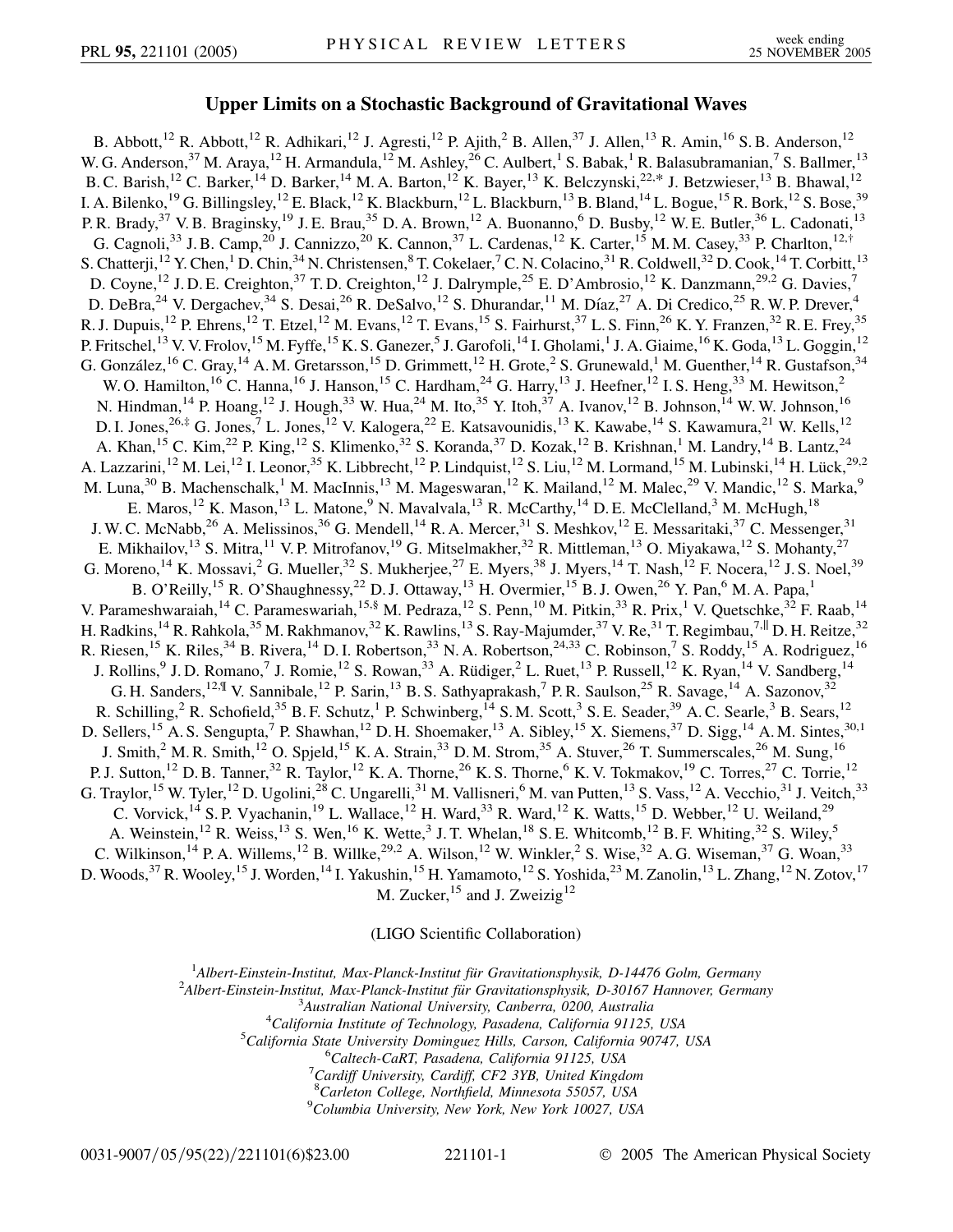<sup>10</sup>Hobart and William Smith Colleges, Geneva, New York 14456, USA<br><sup>11</sup>Inter-University Centre for Astronomy and Astrophysics, Pune - 411007, India<br><sup>12</sup>LIGO—California Institute of Technology, Pasadena, California 91125, U <sup>13</sup>LIGO—Massachusetts Institute of Technology, Cambridge, Massachusetts 02139, USA<br><sup>14</sup>LIGO Hanford Observatory, Richland, Washington 99352, USA<br><sup>15</sup>LIGO Livingston Observatory, Livingston, Louisiana 70754, USA <sup>16</sup>*Louisiana State University, Baton Rouge, Louisiana 70803, USA* <sup>17</sup>*Louisiana Tech University, Ruston, Louisiana 71272, USA* <sup>18</sup>*Loyola University, New Orleans, Louisiana 70118, USA* <sup>20</sup>*MASA/Goddard Space Flight Center, Greenbelt, Maryland 20771, USA*<br><sup>21</sup>*National Astronomical Observatory of Japan, Tokyo 181-8588, Japan* <sup>21</sup>National Astronomical Observatory of Japan, Tokyo 181-8588, Japan<br><sup>22</sup>Northwestern University, Evanston, Illinois 60208, USA<br><sup>23</sup>Southeastern Louisiana University, Hammond, Louisiana 70402, USA<br><sup>24</sup>Stanford University <sup>30</sup>Universitat de les Illes Balears, E-07122 Palma de Mallorca, Spain<br><sup>31</sup>University of Birmingham, Birmingham, B15 2TT, United Kingdom<br><sup>32</sup>University of Florida, Gainesville, Florida 32611, USA<br><sup>33</sup>University of Glasgow, <sup>34</sup>*University of Michigan, Ann Arbor, Michigan 48109, USA*  $^{36}$ University of Rochester, Rochester, New York 14627, USA<br><sup>37</sup>University of Wisconsin-Milwaukee, Milwaukee, Wisconsin 53201, USA<br><sup>38</sup>Vassar College, Poughkeepsie, New York 12604, USA<br><sup>39</sup>Washington State University, P (Received 30 July 2005; published 22 November 2005)

The Laser Interferometer Gravitational-Wave Observatory has performed a third science run with much improved sensitivities of all three interferometers. We present an analysis of approximately 200 hours of data acquired during this run, used to search for a stochastic background of gravitational radiation. We place upper bounds on the energy density stored as gravitational radiation for three different spectral power laws. For the flat spectrum, our limit of  $\Omega_0 \le 8.4 \times 10^{-4}$  in the 69–156 Hz band is  $\sim 10^5$  times lower than the previous result in this frequency range.

DOI: [10.1103/PhysRevLett.95.221101](http://dx.doi.org/10.1103/PhysRevLett.95.221101) PACS numbers: 04.80.Nn, 04.30.Db, 07.05.Kf, 95.55.Ym

A stochastic background of gravitational waves could result from the random superposition of an extremely large number of unresolved and independent gravitational-wave (GW) emission events. Such a background is analogous to the cosmic microwave background radiation (CMBR), though its spectrum is unlikely to be thermal. The emission events could be the result of cosmological processes, as with the CMBR, but occurring much earlier after the big bang—e.g., during inflation. The events could also be due to more recent astrophysical processes. Placing upper limits on or detecting the energy density of a stochastic background of gravitational waves is one of the longterm goals of GW detectors.

The stochastic background spectrum is typically characterized in terms of a dimensionless quantity  $\Omega_{GW}(f)$ : the GW energy density per unit logarithmic frequency, divided by the critical energy density  $\rho_c$  to close the Universe. The critical density, and thus  $\Omega_{GW}(f)$ , depend on the Hubble expansion rate  $H_0$ ; in this Letter, all bounds on  $\Omega_{GW}(f)$ will be for  $H_0 = 72$  km sec<sup>-1</sup> Mpc<sup>-1</sup> [1]. We search for power laws of the form  $\Omega_{GW}(f) = \Omega_{\alpha}(f/100 \text{ Hz})^{\alpha}$ . The choices of  $\alpha$  are motivated by potential source models [2]:  $(\alpha = 0)$  predicted by inflationary or cosmic string models;  $(\alpha = 2)$  rotating neutron stars;  $(\alpha = 3)$  pre-big-bang cosmology.

Previous direct measurements of a stochastic background, in the  $\sim$ 10 Hz to  $\sim$ 10<sup>4</sup> Hz band accessible to Earth-based detectors, have been limited to establishing upper limits on  $\Omega_{GW}(f)$  greater than unity, with the best and most recent result using the Laser Interferometer Gravitational-Wave Observatory (LIGO)'s first science data finding  $\Omega_0 < 44$  [3]. (The best upper limit from acoustic detectors is  $\Omega_0$  < 120 at 907 Hz, from a crosscorrelation measurement between the Explorer and Nautilus cryogenic bar detectors [4].) At much lower frequencies, spacecraft Doppler tracking has established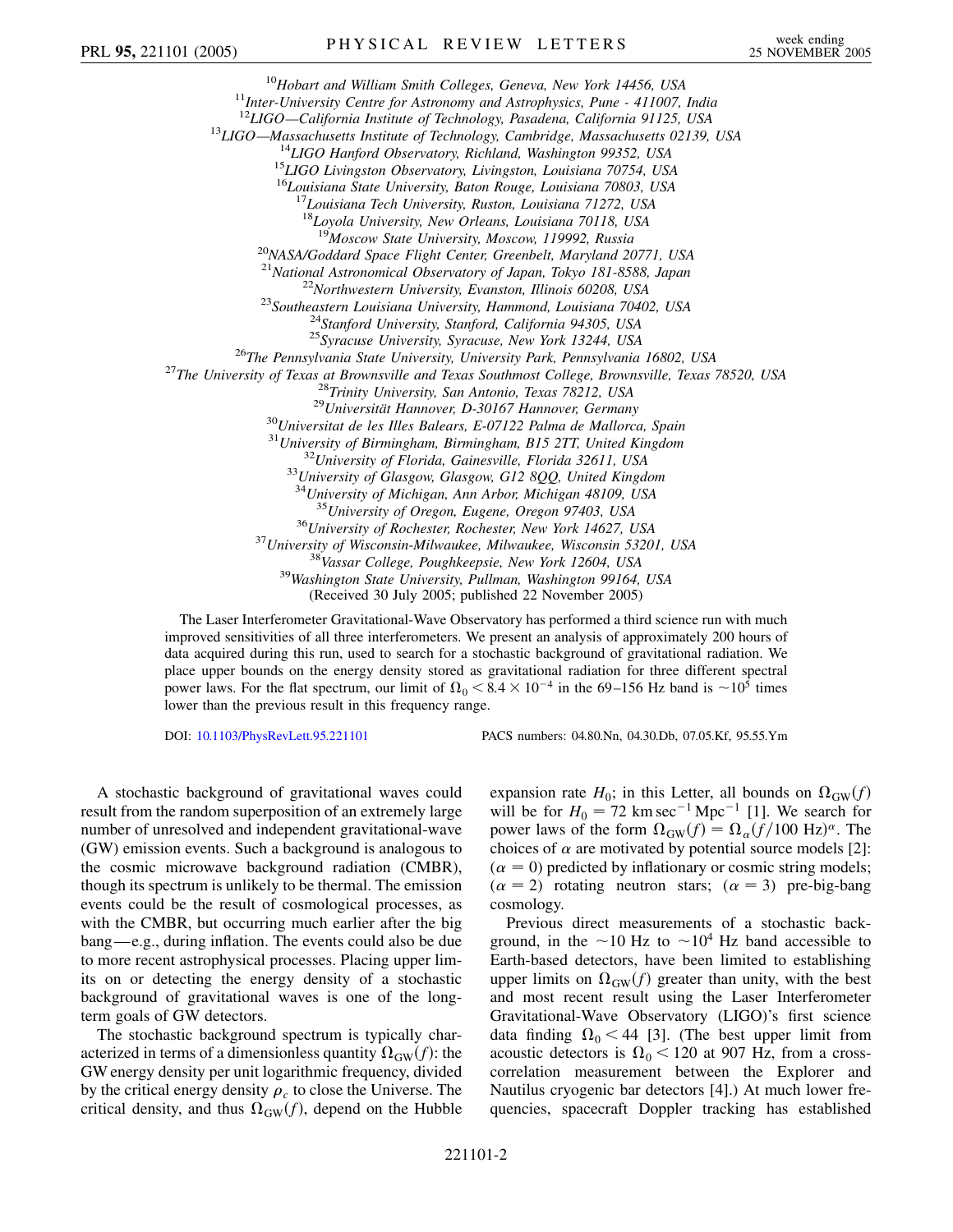$\Omega_0$  < 0.027 in the band  $10^{-6}$ - $10^{-3}$  Hz [5], and radio pulsar timing has bounded  $\Omega_0 < 10^{-7}$  in a decade band around  $10^{-8}$  Hz [6]. In this Letter, we report new limits on a stochastic GW background for frequencies around 100 Hz, using data from the LIGO GW detectors. In terms of GW energy density, these limits are nearly 5 orders of magnitude below previous limits in this frequency band.

LIGO is composed of three GW interferometers at two sites: the 4 km H1 and 2 km H2 detectors, colocated at Hanford, WA, and the 4 km L1 detector, located in Livingston Parish, LA [7]. Each detector is a powerrecycled Michelson interferometer, with 4 km (or 2 km) long Fabry-Perot cavities in each of its orthogonal arms. These interferometers are sensitive to quadrupolar oscillations in the space-time metric due to a passing GW, measuring directly the GW strain amplitude. While the detectors are still being commissioned to perform at their designed sensitivity, several dedicated data collection runs have been performed. The detector configuration and performance during LIGO's first science run (S1) is described in Ref. [8]. In this analysis, we use data from the third science run (S3), carried out from 31 October 2003– 9 January 2004, with significantly improved sensitivity compared to previous runs. Figure 1 shows reference amplitude spectra of equivalent strain noise for S3.

To search for a stochastic background, we cross correlate the strain data from a pair of detectors, taking advantage of the fact that the instrumental noise of one interferometer will, in general, be uncorrelated with that of the other interferometers. This is more clearly the case for the widely separated interferometer pairs (i.e., L1 paired with H1 or H2), for which there are only a few paths through which instrumental correlations could arise. The H1-H2 cross correlation, on the other hand, is susceptible to a much broader range of potentially correlated instrumental noise sources. This Letter presents an analysis of the intersite pairs only; the H1-H2 measurement, though



FIG. 1. Reference sensitivity curves during the S3 data run, in terms of equivalent strain noise density. Also shown is the  $f^{-3/2}$ strain noise level corresponding to the upper limit found in this analysis,  $\Omega_0 = 8.4 \times 10^{-4}$ , and the strain noise goal for the two 4 km interferometers.

offering potentially higher sensitivity due to their collocation, requires additional techniques to address instrumental noise and may be presented in a later publication.

The cross correlation is performed in the frequency domain, using a linear filter that optimizes the expected signal-to-noise ratio, given the detectors' noise spectra and the targeted stochastic background (see Ref. [3] and references cited within). Specifically, with  $\tilde{s}_1(f)$  and  $\tilde{s}_2(f)$ representing the Fourier transforms of the strain outputs of two detectors, the cross correlation is computed as:

$$
Y = \int_{-\infty}^{\infty} df \int_{-\infty}^{\infty} df' \delta_T (f - f') \tilde{s}_1^*(f) \tilde{Q}(f') \tilde{s}_2(f'), \quad (1)
$$

where  $\delta_T$  is a finite-time approximation to the Dirac delta function. The optimal filter  $\tilde{O}$  has the form:

$$
\tilde{Q}(f) = \mathcal{N} \frac{\gamma(f) S_{\text{GW}}(f)}{P_1(f) P_2(f)},\tag{2}
$$

where  $N$  is a normalization factor,  $P_1$  and  $P_2$  are the strain noise power spectra of the two detectors,  $S_{GW}$  is the strain power spectrum of the stochastic background being searched for  $[S_{GW}(f) = (3H_0^2/10\pi^2)f^{-3}\Omega_{GW}(f)]$ , and the factor  $\gamma$  is called the overlap reduction function [9]. This factor, defined so that its absolute value is at most unity, gives the frequency variation of the cross correlation arising from an isotropic stochastic background, for separated or nonaligned detectors  $\lceil \gamma(f) \rceil = 1$  at all frequencies for the colocated detector pair, H1 and H2].

The optimal filter is derived assuming that the intrinsic detector noise is Gaussian and stationary over the measurement time, uncorrelated between detectors, and uncorrelated with and much greater in power than the stochastic GW signal. Under these assumptions, the expected variance  $\sigma_Y^2$  of the cross correlation is dominated by the noise in the individual detectors, whereas the expected value of the cross correlation *Y* depends on the stochastic background power spectrum:

$$
\sigma_Y^2 \equiv \langle Y^2 \rangle - \langle Y \rangle^2 \approx \frac{T}{2} \int_0^\infty df P_1(f) |\tilde{Q}(f)|^2 P_2(f), \quad (3)
$$

$$
\langle Y \rangle = T \int_0^\infty df \gamma(f) S_{\rm GW}(f) \tilde{Q}(f), \tag{4}
$$

where *T* is the duration of the measurement.

*Analysis Details.*—The analysis is implemented similarly to the method detailed in Ref. [3]. The data set from a given interferometer pair is divided into equal-length intervals, and the cross correlation *Y* and theoretical  $\sigma_Y$  are calculated for each interval, yielding a set  $\{Y_I, \sigma_{Y_I}\}$  of such values, with *I* labeling the intervals. This data segmentation is useful for dealing with long-term nonstationarity of the detector noise, by choosing an interval length over which the noise is relatively stationary. The interval length for this analysis is 60 sec. The cross-correlation values are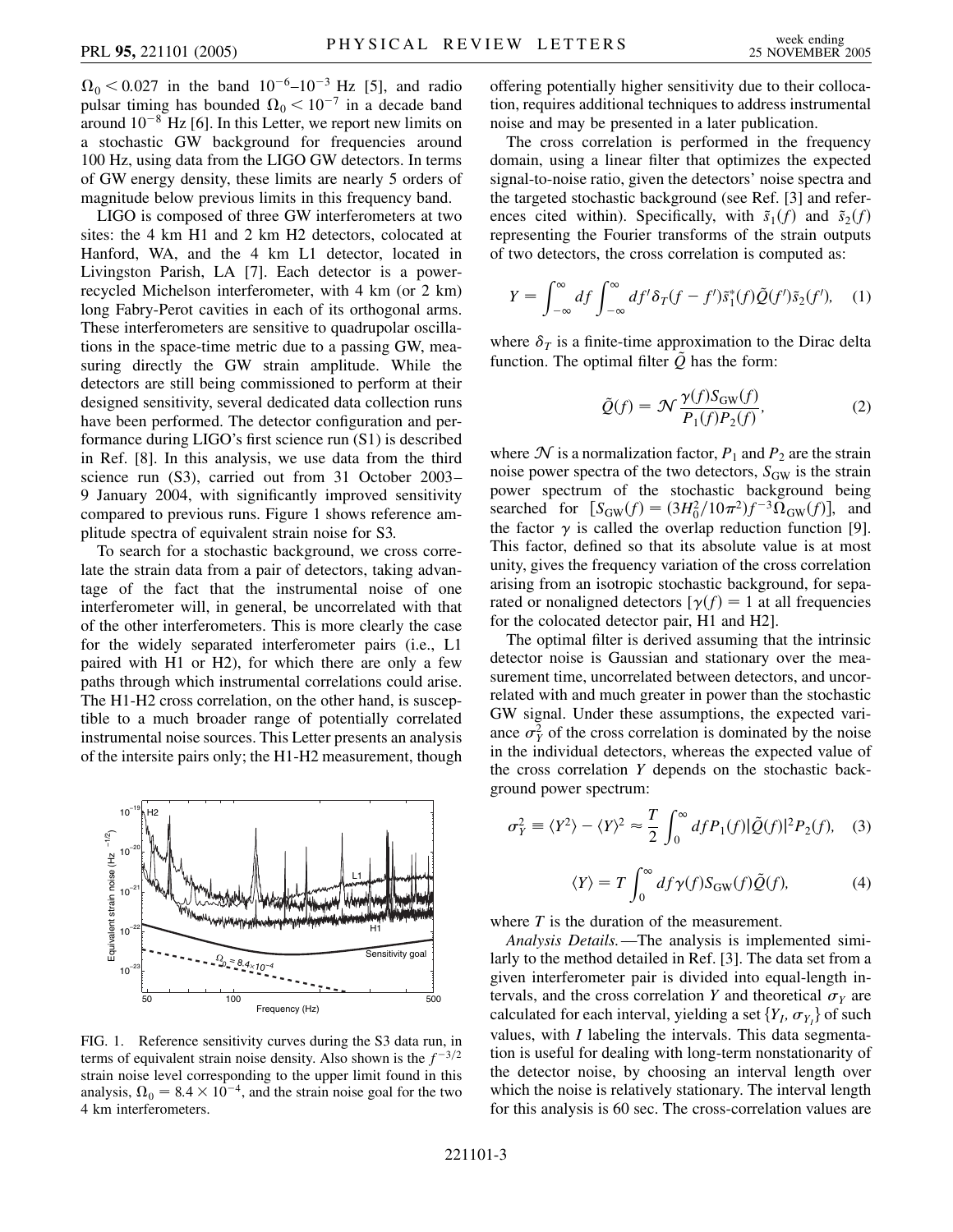combined to produce a final cross-correlation estimator *Y*<sub>opt</sub> that maximizes the signal-to-noise ratio and has variance  $\sigma_{\text{opt}}^2$ :

$$
Y_{\rm opt} = \sum_{I} \sigma_{Y_I}^{-2} Y_I / \sigma_{\rm opt}^{-2}, \qquad \sigma_{\rm opt}^{-2} = \sum_{I} \sigma_{Y_I}^{-2}.
$$
 (5)

The normalization factor  $\mathcal N$  is defined such that the point estimate of  $\Omega_{\alpha}$  and its standard deviation are given by:  $\hat{\Omega}_{\alpha} = Y_{\text{opt}}/T$ ,  $\sigma_{\Omega_{\alpha}} = \sigma_{\text{opt}}/T$ . (Thus,  $Y_I$ ,  $Y_{\text{opt}}$ , and  $\mathcal{N}$  all have dimensions of time.)

Before computing the cross correlation, each 60 sec data interval is decimated (from 16 384 to 1024 Hz), high-pass filtered (40 Hz cutoff), and Hann windowed. The windowing step protects against spectral leakage of strong lines that may be present in the data [10], but at the same time a Hann window reduces the effective length of the interval by nearly a factor of 2 (approximately the mean value of the Hann window). To recover the loss in signal to noise, the data intervals are overlapped by 50%, so that each data point receives full weighting in the analysis (except for end effects). This introduces some correlation between the *YI* and  $\sigma_{Y_I}$  for adjacent values of *I*, complicating the formulas for the optimal estimator and its variance, derivations of which may be found in Ref. [11].

The detectors' strain noise power spectral densities (PSDs) are estimated for each interval in order to calculate the optimal filter  $\tilde{Q}(f)$ . Welch's modified periodogram method of PSD estimation is used, averaging 58 periodograms formed from 4 sec long, 50% overlapping data windows [10]. The PSD for interval *I* is formed from the two 60 sec data intervals preceding and following, but excluding the data within, interval *I*. This technique eliminates a bias (underestimate) in the cross correlation that would otherwise exist, due to nonzero covariance between the  $\tilde{s}_1^* \cdot \tilde{s}_2$  cross-spectrum and the corresponding power spectra. However, short-term changes (typically increases) in detector noise may produce outliers, because excess instrumental noise within interval *I* is not reflected in its PSD. This is addressed by applying a consistency test on  $\sigma_{Y_I}$ : If the  $\sigma_{Y_I}$  calculated using the average of the PSDs for interval  $I - 1$  and interval  $I + 1$  as described above differs from that calculated from interval *I* by more than 20%, the data in interval *I* are not used in the cross-correlation analysis. Approximately 20% of the data were rejected by this cut.

To compute the cross correlation  $[Eq, (1)]$ , the raw detector data are calibrated, in the frequency domain, into strain units using interferometer response functions. These functions are calculated once per 60 sec, using a measurement of the response of an interferometer to a sinusoidal calibration force, averaged over 60 sec. The frequency domain values of  $\{\tilde{s}_1, \tilde{s}_2\}$ , given at a frequency spacing of  $1/60$  Hz, are binned to the resolution of the optimal filter (frequency spacing of  $1/4$  Hz), and the integrations in Eqs. (1) and (3) are performed for the different  $S_{GW}(f)$ .

As was important in the earlier analysis of Ref. [3], frequency bins corresponding to known or potential instrumental correlation artifacts are excluded from the frequency domain integrations. An obvious example of intersite correlations comes from the 60 Hz ac supply lines used to power the detectors. The 60 Hz modulation and its harmonics are present to some degree in the detector electronics and, thereby, infiltrate the strain output signal (as Fig. 1 shows). Between L1 and H1,2, the power lines tend to be well correlated over time scales shorter than  $\sim$ 100 sec, with ever-decreasing correlation over longer times. To exclude the possibility of any residual long-term power line correlation, the (60 Hz, 120 Hz, ...) bins are excluded from the integration.

Another narrow-band source of instrumental correlation stems from imperfections in the detectors' data acquisition systems. The peaks in Fig. 2, at multiples of 16 Hz, were produced by slight but periodic corruption of the data at each site. The data acquisition timing at each site is controlled by clocks synchronized to the 1 pulse-persecond signals produced by global positioning system receivers. The 16 Hz periodicity of the data corruption was controlled by these clocks, resulting in persistent intersite correlations at multiples of 16 Hz. Thus, the (16 Hz, 32 Hz, ...) bins are also excluded from the integration. (After S3, the offending clock modules were identified and the problem was corrected.) For a frequency range of, e.g.,  $70-250$  Hz, the removal of  $1/4$  Hz bins at multiples of 60 and 16 Hz corresponds to a loss of  $\sim$ 2% of the total bandwidth.



FIG. 2. Coherence between H1 and L1 during S3, showing a few small, but significant, coherent peaks at multiples of 16 Hz. The horizontal line corresponds to the statistical expectation value of  $1/N_{\text{avg}} = 3.3 \times 10^{-5}$ , where  $N_{\text{avg}}$  is the number of periodogram averages. The inverted triangles at the top of the graph indicate the discrete frequencies omitted from the analysis. The inset histogram shows that the coherence values  $( \Gamma )$  follow the expected exponential distribution (dashed line).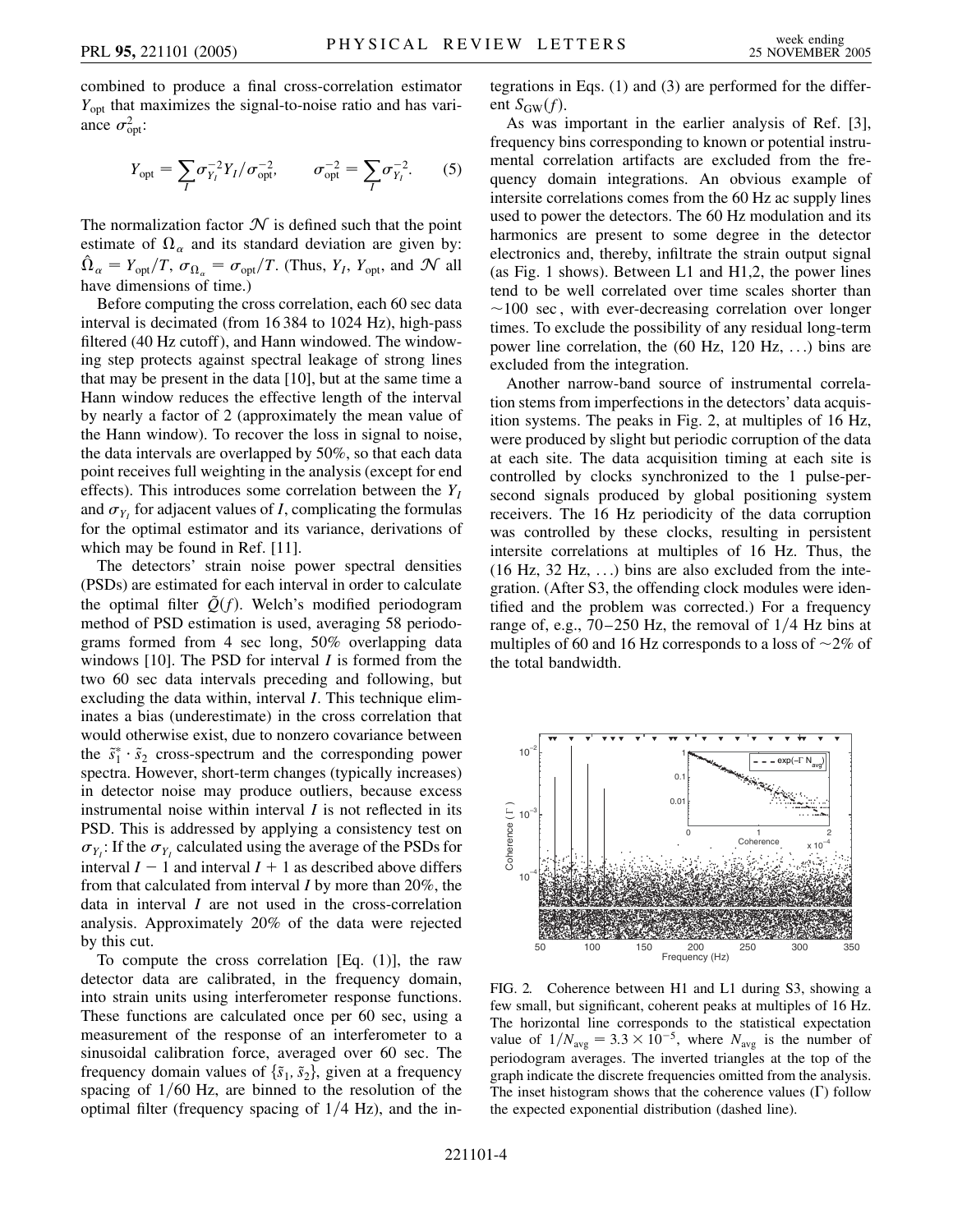TABLE I. Results of the cross correlation of LIGO's H1 and L1 interferometers, analyzed for a potential power-law stochastic background of the form:  $\Omega_{GW}(f) = \Omega_{\alpha}(f/100 \text{ Hz})^{\alpha}$ . The frequency range for each  $\alpha$  is the band that contributes 99% of the full sensitivity, as determined by the inverse variance. All results correspond to the specified band and an observation time of 218 h. 90% confidence Bayesian upper limits on  $\Omega_{GW}(f)$  [also expressed as limits on the strain noise density  $S_{GW}^{1/2}(f)$ ] are calculated from the point estimates and statistical errors, marginalizing over a  $\pm 11\%$  and  $\pm 15\%$  uncertainty in the calibration magnitude of the H1 and L1 detectors.

| Power                        | Frequency                    | Pt estimate                                    | Statistical error                            | Calibration error        |                          | Upper limits                                                      |                                                                                                    |
|------------------------------|------------------------------|------------------------------------------------|----------------------------------------------|--------------------------|--------------------------|-------------------------------------------------------------------|----------------------------------------------------------------------------------------------------|
| law                          | range                        | $\Omega_{\alpha}$                              | $\sigma_{\Omega_{\alpha}}$                   | (H1)                     | (L1)                     | $\Omega_{GW}(f)$                                                  | $S_{\text{GW}}^{1/2}(f)$ (Hz <sup>-1/2</sup> )                                                     |
| $\alpha = 0$<br>$\alpha = 2$ | $69-156$ Hz<br>$73 - 244$ Hz | $-6.0 \times 10^{-4}$<br>$-4.7 \times 10^{-4}$ | $7.0 \times 10^{-4}$<br>$7.2 \times 10^{-4}$ | $\pm 11\%$<br>$\pm 11\%$ | $\pm 15\%$<br>$\pm 15\%$ | $8.4 \times 10^{-4}$<br>$9.4 \times 10^{-4} (f/100 \text{ Hz})^2$ | $1.2 \times 10^{-23} (f/100 \text{ Hz})^{-3/2}$<br>$1.2 \times 10^{-23} (f/100 \text{ Hz})^{-1/2}$ |
| $\alpha = 3$                 | $76 - 329$ Hz                | $-4.0 \times 10^{-4}$                          | $6.2 \times 10^{-4}$                         | $\pm 11\%$               | $\pm 15\%$               | $8.1 \times 10^{-4} (f/100 \text{ Hz})^3$                         | $1.2 \times 10^{-23}$                                                                              |

*Results.*—For each power law searched for, we calculate the optimal cross-correlation statistic and its variance [Eq. (5)]. The H1-L1 results are summarized in Table I. The H2-L1 correlation is approximately a factor of 7 less sensitive than H1-L1, due to the higher noise level of H2; the H2-L1 results are thus not used for the upper limits results (and are not shown), but they are consistent, within their error bars, with the H1-L1 results.

Systematic errors due to unresolved time variations in the interferometers' calibration and power spectra were investigated and determined to be small compared to the statistical error  $\sigma_{\Omega_{\alpha}}$ . Phase calibration uncertainties and timing errors are also negligible. Not negligible are interferometer amplitude calibration uncertainties, estimated as a  $\pm 11\%$  (  $\pm 15\%$ ) frequency-independent uncertainty in the strain response magnitude for H1 (L1).

We construct a Bayesian posterior probability distribution for  $\Omega_{\alpha}$  using the optimal point estimate  $\hat{\Omega}_{\alpha}$  and statistical error  $\sigma_{\Omega_{\alpha}}$ , marginalizing over the unknown calibration magnitudes (see, e.g., [12]). The prior probability distribution for  $\Omega_{\alpha}$  is taken to be uniform from 0 to 0.02 (the maximum value corresponding to the largest background that is still consistent with the lowest single interferometer strain noise); the prior distributions for the calibration magnitudes are taken to be uniform between  $1 \pm 0.11$  (for H1) and  $1 \pm 0.15$  (for L1). The 90% probability upper limit is then that value of  $\Omega_\alpha$  for which 90% of the posterior distribution lies between 0 and the upper limit. (The upper limit is relatively insensitive to reasonable changes in the priors.) A uniform prior was chosen for  $\Omega_{\alpha}$  because of its simplicity and to allow for easy comparison with previous observations. Such a prior favors higher values of  $\Omega_{\alpha}$  and, therefore, generates a somewhat more conservative upper limit.

The estimates for  $\Omega_{\alpha}$  are entirely consistent with no stochastic background, within the sensitivity of the measurement. Furthermore, the cross-correlation spectrum [i.e., the integrand of Eq. (1)] shows no distinct features (see Fig. 3), and the  $\approx 26000$  values of  $Y_I$ , with mean removed and normalized by the  $\sigma_{Y_I}$ , follow the expected normal distribution.

The data analysis pipeline was validated by checking its performance on fake stochastic signals injected into the data, using a combination of both software and hardware injections [3,13]. The amplitudes of the measured and injected signals agreed to within the statistical error for injections down to a level of  $\Omega_0 = 1 \times 10^{-4}$ .



FIG. 3. The estimate  $\hat{\Omega}_{\alpha}$ , for H1-L1 and  $\alpha = 0$ : (a) as a function of the amount of data analyzed. The shaded region shows the  $\pm 2\sigma_{\Omega_0}$  band on  $\hat{\Omega}_0$ . (b) The real part of the H1-L1 cross-correlation spectrum, in arbitrary units. (c) As a function of the frequency range analyzed. The shaded region shows the  $\pm 2\sigma_{\Omega_0}$  band on  $\Omega_0$ , cumulative in frequency from 69 Hz to *f*.